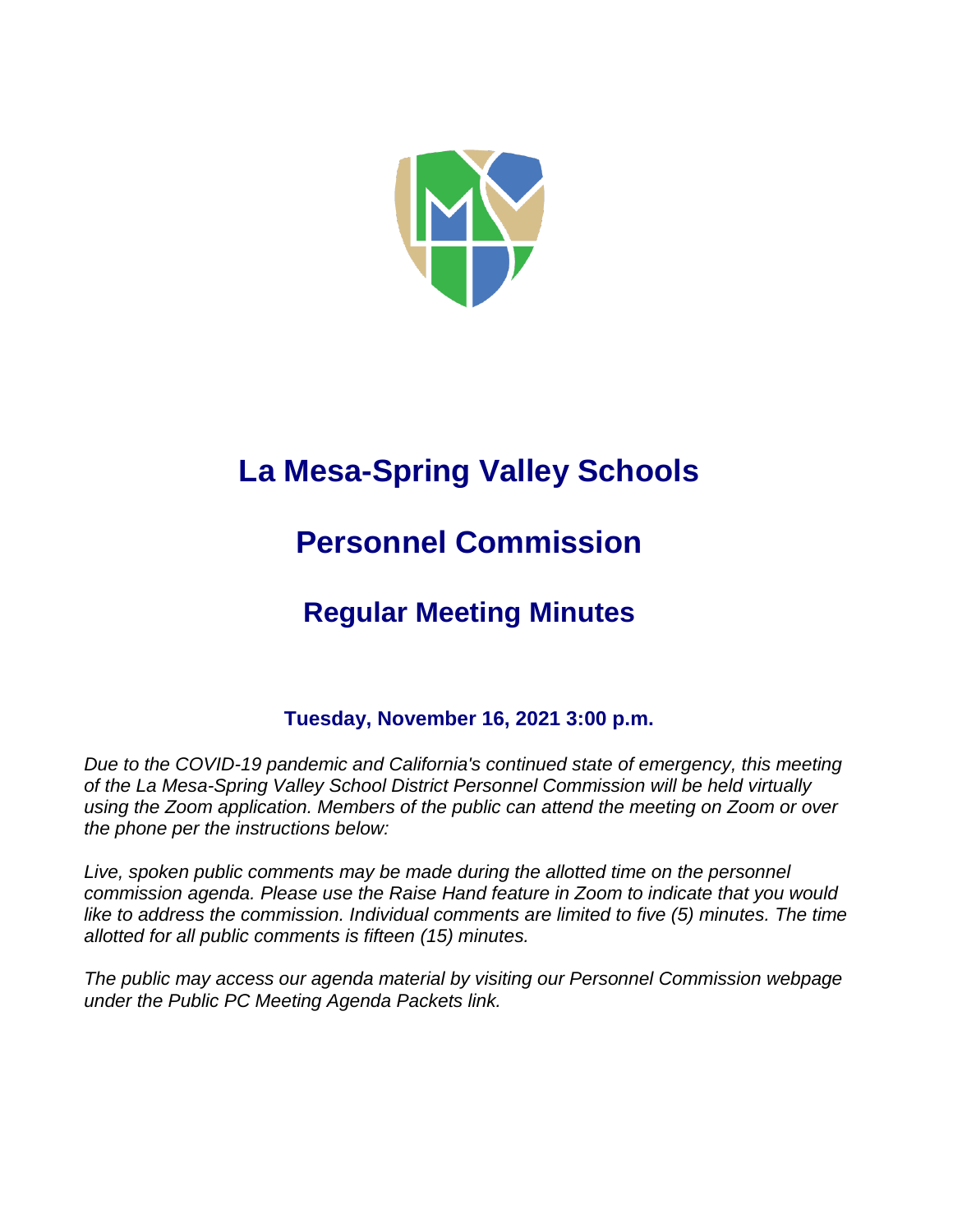*When there is a need for the Chairman to pass the gavel to a Commission Member, this action shall be automatic without need for a formal motion. OPENING PROCEDURE*

- **1. The meeting of November 16, 2021 was called to order at 3:00 p.m. by Commission Chair Jeremy Martinson.**
- **2. The Pledge of Allegiance was led by Commissioner Ridenour**
- **3. Roll Call/Establishment of a Quorum**

| Jeremy Martinson, Chair   | present | absent |
|---------------------------|---------|--------|
| Steve Babbitt, Vice Chair | present | absent |
| Patricia Ridenour, Member | present | absent |

#### *ACTION SESSION*

#### **4. Approve the Agenda of the November 16, 2021 Regular Meeting**

*It was moved by Ridenour, seconded by Babbitt, to approve the agenda of the November 16, 2021 regular meeting. Patricia Ridenour-Aye Steve Babbitt-Aye Jeremy Martinson-Aye Passed with three Ayes*

#### **5. Approve the Minutes of the October 19, 2021 Regular Meeting**

*It was moved by Babbitt, seconded by Ridenour, to approve the minutes of the October 19, 2021 regular meeting. Steve Babbitt-Aye Patricia Ridenour-Aye Jeremy Martinson-Aye Passed with three Ayes*

**6. Adoption – Resolution 21 – 22 – 02 to Permit Temporary Teleconference Meetings During Identified State of Emergency Pursuant to AB 361 and Government Code 54953 (e)**

*It was moved by Babbitt, seconded by Ridenour, to Adopt Resolution 21-22-02 to Permit Temporary Teleconference Meetings During Identified State of Emergency Pursuant to AB 361 AND Government Code 54953 (e) Steve Babbitt-Aye. Patricia Ridenour-Aye Jeremy Martinson-Aye Passed with three Ayes*

#### *INFORMATION SESSION*

**7. Items from the Floor**  *None*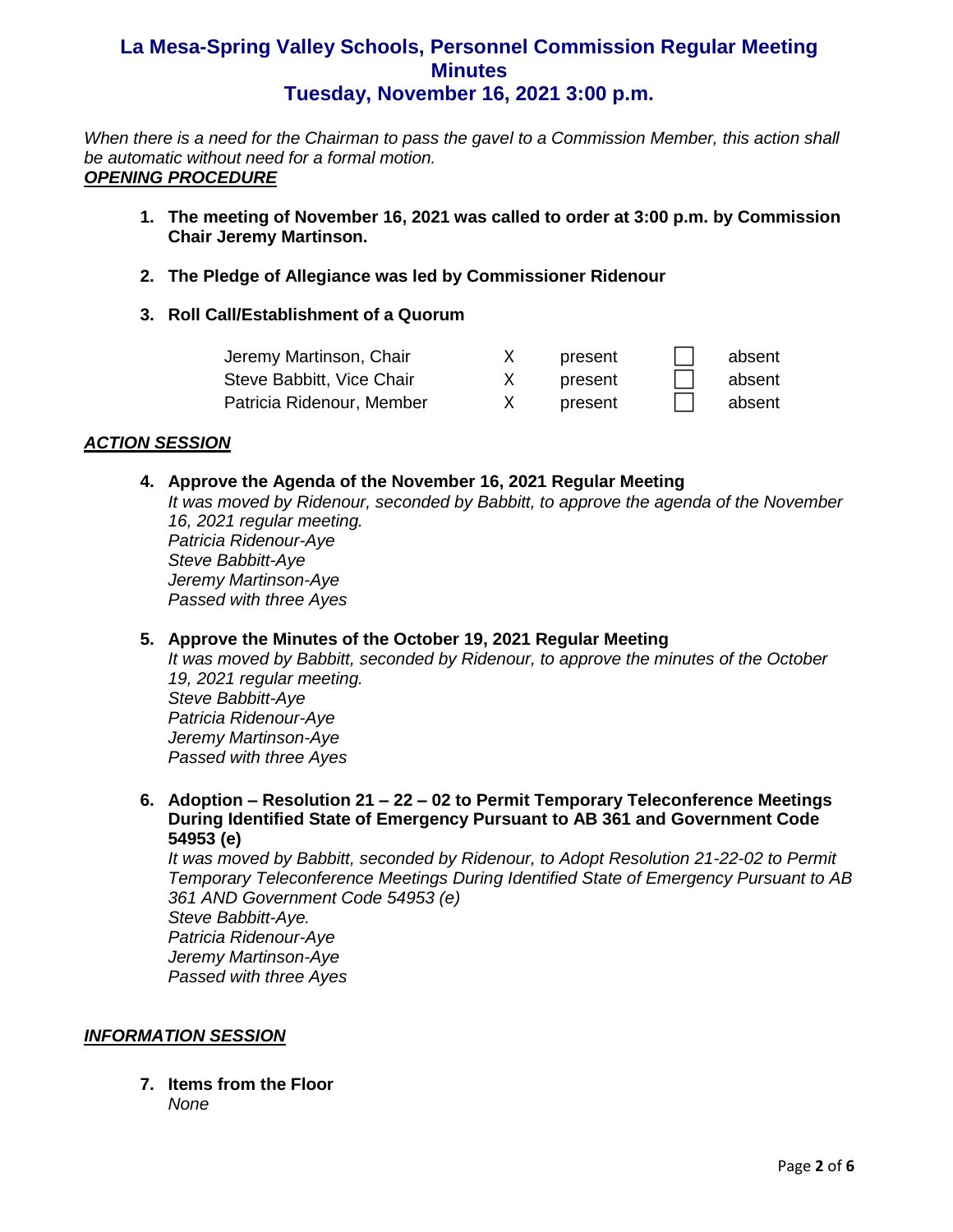#### **8. Information Items**

- District Update
	- **EXECTS:** Assistant Superintendent, Human Resources, Dr. Ernesto Villanueva, announced he will be resigning his position as Assistant Superintendent Human Resources in order to spend more time with family. He advised the current Executive Director, Educational Services, Dr. Meg Jacobson will step in as interim Assistant Superintendent, Human Resources, effective January 1, 2022. Dr. Villanueva introduced Dr. Jacobson. Jacobson advised she is honored to serve in conjunction with the Personnel Commission and she is looking forward to continuing to work together. Martinson and Babbitt, expressed their appreciation and gratitude to Villanueva for the strong partnership throughout the last year and a half.
	- Assistant Superintendent, Business Services, Jennifer Nerat, expressed her gratitude to and for the Personnel Commissioners and PC staff for all they do in support of the district and its students.
- CSEA Update Chapter 419 President, Ahmad Swinton No update
- Personnel Update Director, Classified Personnel, Andrea Rivera, advised this past month has been busy for them. Between all hands-on deck for recruiting, they have also been worked through a very in-depth desk audit of each of the positions in PC. This included crafting an outline of their tasks/responsibilities and then several one-on-one meetings to time/estimate the amount of hours and periodicity associated with each of their tasks. She added, although it was a tremendous undertaking, it definitely helped them take a more calculating look at our work. In addition, she mentioned the 2022 CSPCA conference is still tentatively scheduled for March 6-8. No additional details have been provided but once further information has been released, she will pass this information along.
- Personnel Commissioner Update Personnel Commissioners No update

#### **9. Personnel Commission Staff Updates**

- Tina Cano, HR Specialist, advised they currently have 12 active recruitment which include various continuous recruitments such as; Paraprofessional-Special Education, Campus Attendant, ESS Program Aide, ESS Recreation Attendant, and School Bus Driver. She announced they recently opened the Executive Director, Facilities Management recruitment and she is working with Jennifer Nerat on exam development. Additionally, she is delighted to report they have hired 19 campus attendants since the beginning of August, and they currently only have 4 approved vacancies to fill.
- Ali Junker, HR Analyst, advised she is happy to report that although the candidate pool has significatnly dwindled, they have been able to fill 28 Paraprofessional-Special Education vacancies. In addition, they recently concluded the recruitment and merit exam process for the Skilled Maintanance Worker II classification which included a complete written exam redesign. Junker added the debreif with the oral exam panel took a full hour in order to ensure all the scores were reached and to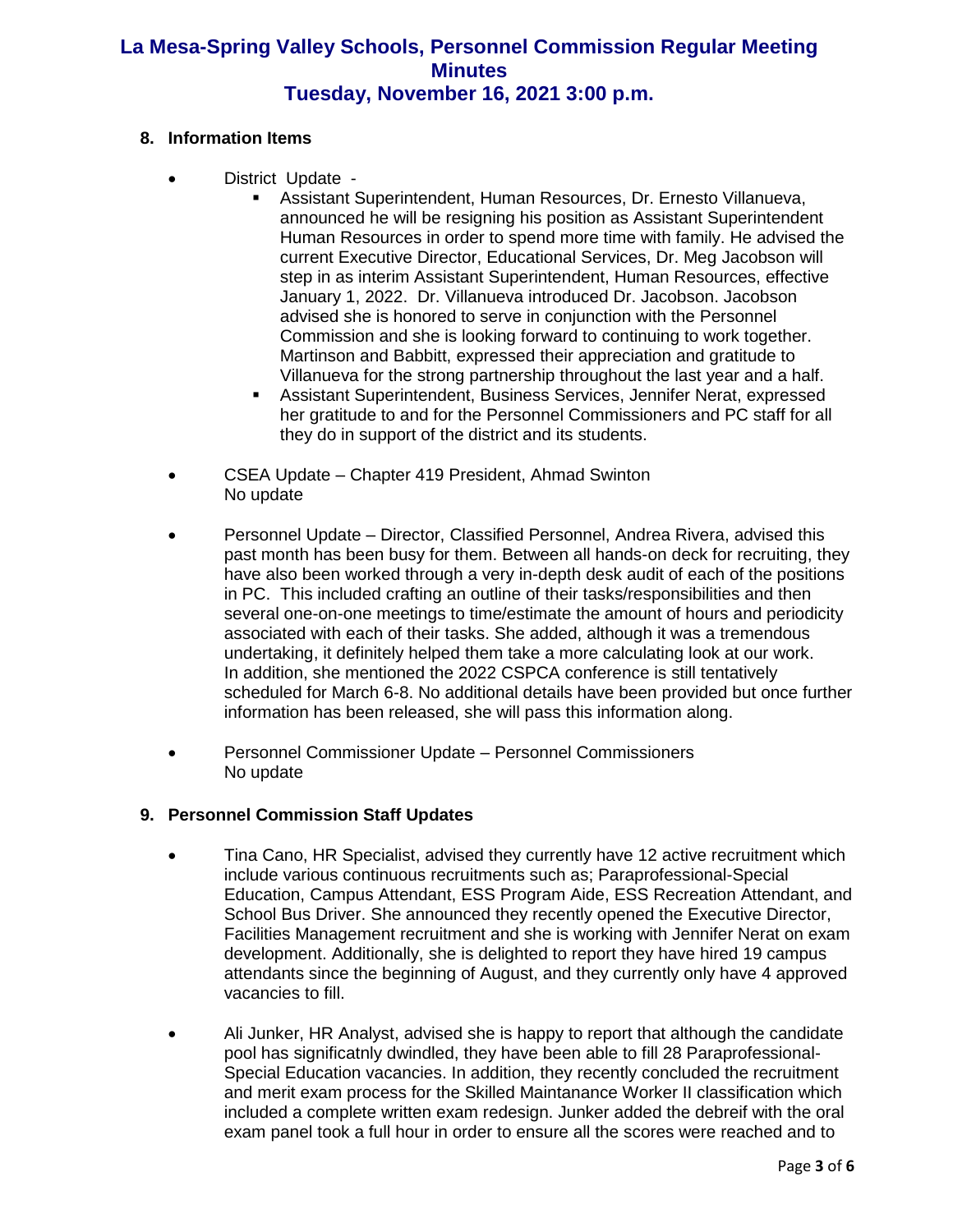answer any questions from the panel members. The exam is unique and is designed to highlight the candidates trade strenghts and not allow trade weeknesses to lower the overall scores. She advised they will not know the true success of the exam until after the hiring interviews, she is looking foward to learning the results. In addition, she mentioned the desk audit Rivera mentioned was an large endeavor, but a great learning opportunity because she conducts a lot of the classifications reviews and asks the employees many of the same questions Rivera asked her. She advised she recently completed the audit of all seniority lists which will be placed on the webpage for all district employees to access via their district email. Junker mentioned due to extenuating circumstances, the meeting with the CSEA to discuss the proposed definition updates to the PC Rules & Regulations has been postponed. She will update the Commission once the meeting has taken place.

#### **10. Written Examinations in Foreign Languages**

Rivera advised, she met with legal counsel and discussed possible risks associated with providing written examinations in foreign languages. She concluded, the risk is low as long as they can find someone to translate the exam into a foreign language if eSkill cannot do so for them. She added, counsel advised that if they choose to begin testing in foreign languages, they would need to continue doing so and it would be very difficult to change trajectory and no longer offer them. She inquired with Jason Brust, Director of Maintenance and Operations regarding more specific information about MSDS labels and what their offerings are in terms of languages because she is not aware they are currently offered in both English and Spanish. She will provide an update when she hears back from Brust. Martinson asked Rivera if the district and CSEA were in support, she confirmed they both are in support of offering written exams in foreign languages. Babbitt asked what the timeline would be to implement this project. Rivera advised it would depend on funding because the additional cost of utilizing eSkill is not currently included in this year's PC budget. Therefore; she would add it to next year's budget to implement in 2022-2023. Jennifer Nerat advised the district would be willing to revise the budget at the December board meeting.

**11. Discuss Regular Personnel Commission Meeting Schedule Dates for January 2022 – December 2022**

Rivera and the Commissioners discussed potential times and dates for the January 2022- December 2022 regular personnel commission meetings. She will include those dates and times for approval on next month's agenda.

#### **12. Next Meeting Date: Tuesday, December 7, 2021 – 4:00 p.m.**

#### *ACTION SESSION*

**13. Board Appointee and CSEA Appointee Approve Jointly Appointed Commissioner Appointment/Reappointment Process**

Babbitt and Ridenour discussed the Jointly Appointed Commissioner appointment/reappointment. Ridenour continues to support an open recruitment; Babbitt continues to support the reappointment of Jeremy Martinson. *There was no motion. The item has been tabled.*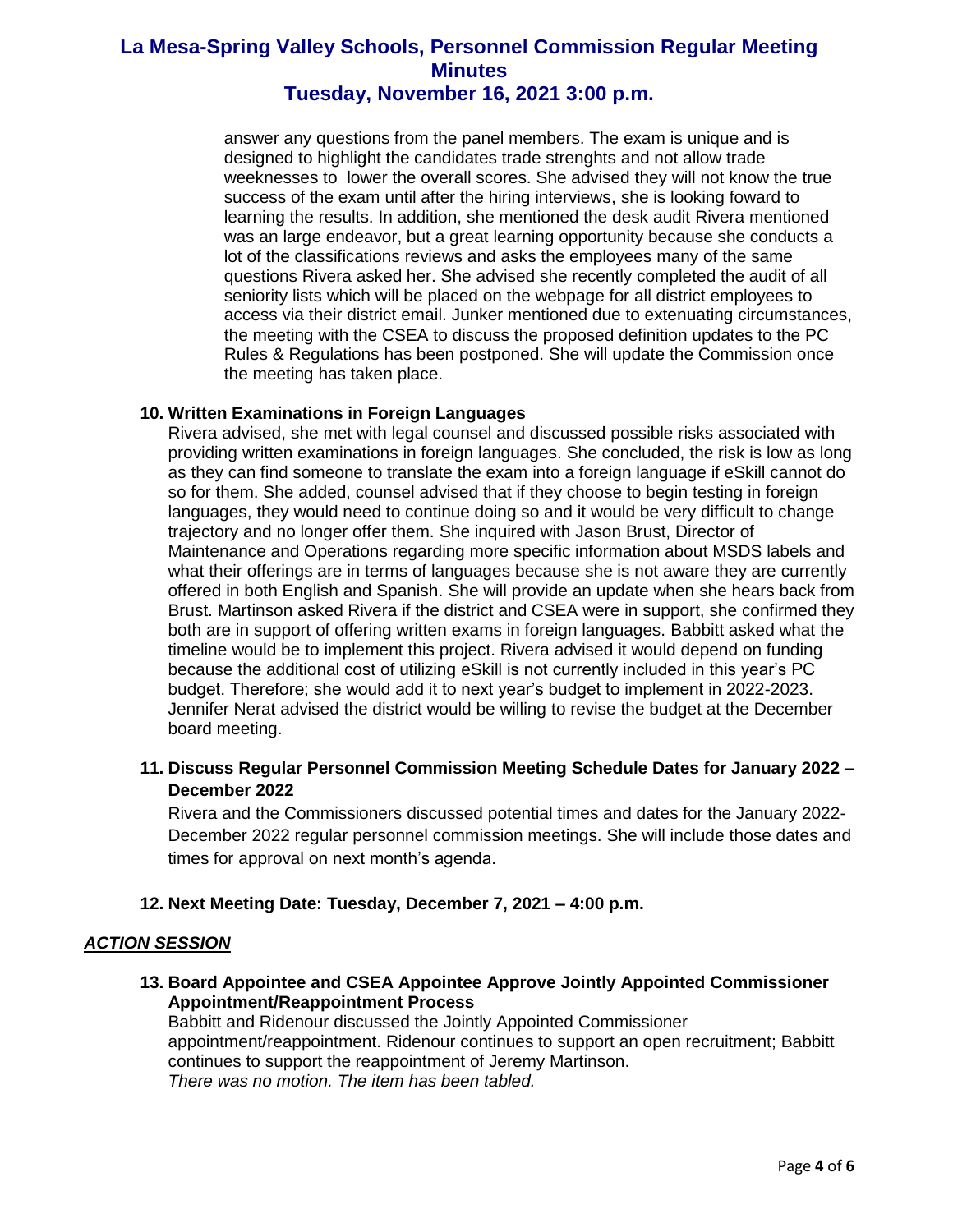#### **14. Approve the Following Examination Announcements**

#### • **Executive Director, Facilities Management**

*It was moved by Babbitt, seconded by Ridenour, to approve the Examination Announcements Steve Babbitt-Aye Patricia Ridenour-Aye Jeremy Martinson-Aye Passed with three Ayes*

#### **15. Approve the Following Eligibility Lists**

- **Campus Attendant**
- **Classroom Health Assistant**
- **Extended School Services Recreation Attendant**
- **Health/Attendance Technician-Bilingual**
- **Information Technology Support Technician**
- **Paraprofessional-Special Education**
- **School Bus Attendant**
- **School Office Manager**

*It was moved by Ridenour, seconded by Babbitt, to approve the Eligibility Lists. Patricia Ridenour-Aye Steve Babbitt-Aye Jeremy Martinson-Aye Passed with three Ayes*

#### **16. Approve to Extend the Following Eligibility Lists**

• **Elementary School Kitchen Manager II**

#### • **Warehouse Worker/Delivery Driver**

*It was moved by Babbitt, seconded by Ridenour, to approve to Extend the Eligibility Lists. Steve Babbitt-Aye Patricia Ridenour-Aye Jeremy Martinson-Aye Passed with three Ayes*

#### **17. Adjournment**

*It was moved by Ridenour, seconded by Babbitt, to adjourn the meeting. Meeting adjourned at 3:47 p.m. Patricia Ridenour-Aye Steve Babbitt-Aye Jeremy Martinson-Aye Passed with three Ayes*

In compliance with the Americans with Disabilities Act, if you need special assistance, disability-related modifications or accommodations, including auxiliary aids or services, in order to participate in the public meetings of the District's Personnel Commission, please contact the Personnel Commission Office at (619) 668-5700. Notification 72 hours prior to the meeting will enable the District to make reasonable arrangements to ensure accommodation and